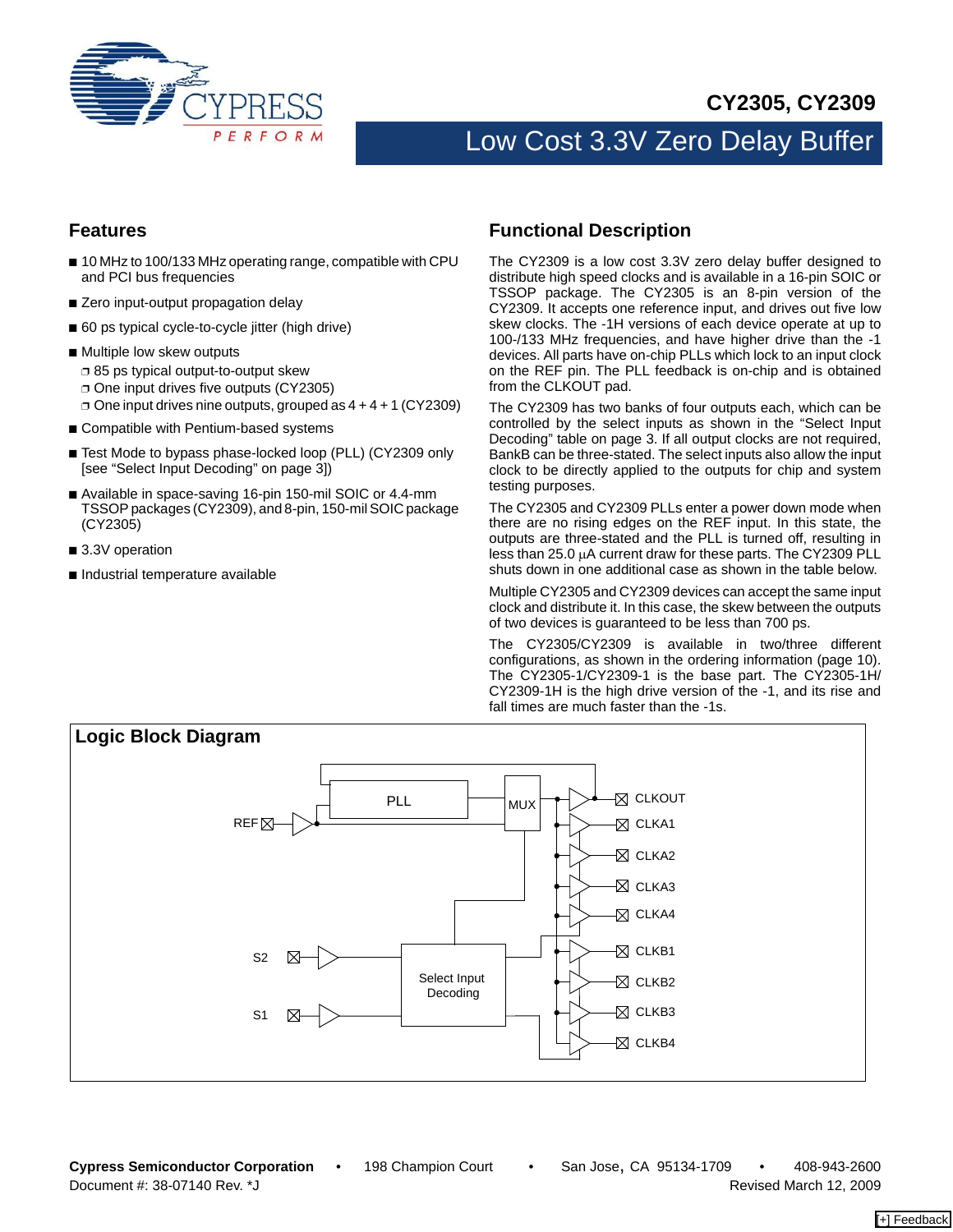

# **Pinouts**

## **Figure 1. Pin Diagram - CY2305**



## **Table 1. Pin Description for CY2305**

| Pin | <b>Signal</b>         | <b>Description</b>                                   |
|-----|-----------------------|------------------------------------------------------|
|     | REF <sup>[1]</sup>    | Input reference frequency, 5V tolerant input         |
| 2   | $CLK2^{[2]}$          | Buffered clock output                                |
| 3   | $CLK1^{[2]}$          | Buffered clock output                                |
| 4   | <b>GND</b>            | Ground                                               |
| 5   | $CLK3^{[2]}$          | Buffered clock output                                |
| 6   | V <sub>DD</sub>       | 3.3V supply                                          |
|     | $CLK4^{[2]}$          | Buffered clock output                                |
| 8   | CLKOUT <sup>[2]</sup> | Buffered clock output, internal feedback on this pin |

## **Figure 2. Pin Diagram - CY2309**

| <b>REF</b>            |   | 16 | <b>CLKOUT</b>     |
|-----------------------|---|----|-------------------|
| CLKA1                 | 2 | 15 | CLKA4             |
| CLKA <sub>2</sub>     | 3 | 14 | CLKA3             |
| <b>V<sub>DD</sub></b> |   | 13 | $V_{DD}$          |
| <b>GND</b>            | 5 | 12 | <b>GND</b>        |
| CLKB1                 | 6 | 11 | CLKB4             |
| CLKB <sub>2</sub>     |   | 10 | CLKB <sub>3</sub> |
| S <sub>2</sub>        | 8 | g  | S <sub>1</sub>    |
|                       |   |    |                   |

### **Table 2. Pin Description for CY2309**

| Pin               | <b>Signal</b>        | <b>Description</b>                           |
|-------------------|----------------------|----------------------------------------------|
| 1                 | $REF^{[1]}$          | Input reference frequency, 5V tolerant input |
| 2                 | CLKA1 <sup>[2]</sup> | Buffered clock output, Bank A                |
| 3                 | $CLKA2^{[2]}$        | Buffered clock output, Bank A                |
| $\overline{4}$    | V <sub>DD</sub>      | 3.3V supply                                  |
| 5                 | <b>GND</b>           | Ground                                       |
| 6                 | $CLKB1^{[2]}$        | Buffered clock output, Bank B                |
| $\overline{7}$    | $CLKB2^{[2]}$        | Buffered clock output, Bank B                |
| 8                 | $S2^{[3]}$           | Select input, bit 2                          |
| 9                 | $S1^{[3]}$           | Select input, bit 1                          |
| 10                | $CLKB3^{[2]}$        | Buffered clock output, Bank B                |
| 11                | $CLKB4^{[2]}$        | Buffered clock output, Bank B                |
| $12 \overline{ }$ | <b>GND</b>           | Ground                                       |

**Notes**

<span id="page-1-0"></span>1. Weak pull down.

<span id="page-1-1"></span>2. Weak pull down on all outputs.

<span id="page-1-2"></span>3. Weak pull ups on these inputs.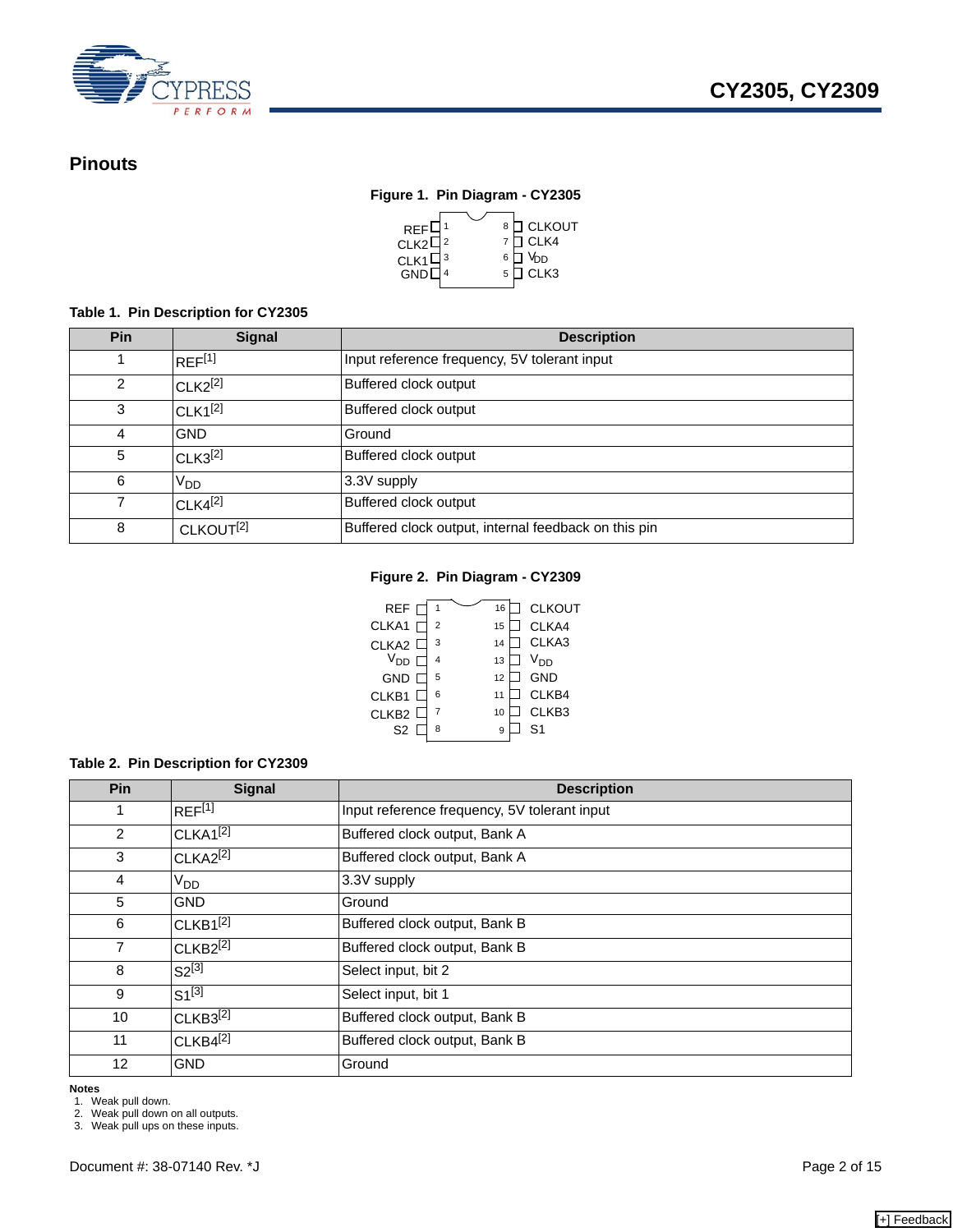

### **Table 2. Pin Description for CY2309**

| Pin | <b>Signal</b>         | <b>Description</b>                             |
|-----|-----------------------|------------------------------------------------|
| 13  | חח⊻                   | 3.3V supply                                    |
| 14  | $CLKA3^{[2]}$         | Buffered clock output, Bank A                  |
| 15  | $CLKAA^{[2]}$         | Buffered clock output, Bank A                  |
| 16  | CLKOUT <sup>[2]</sup> | Buffered output, internal feedback on this pin |

## <span id="page-2-0"></span>**Select Input Decoding for CY2309**

| S <sub>2</sub> | S1 | <b>CLOCK A1-A4</b> | <b>CLOCK B1-B4</b> | CLKOUT <sup>[4]</sup> | <b>Output Source</b> | <b>PLL Shutdown</b> |
|----------------|----|--------------------|--------------------|-----------------------|----------------------|---------------------|
|                |    | Three-state        | Three-state        | Driven                | PLL                  |                     |
|                |    | Driven             | Three-state        | Driven                | PLL                  |                     |
|                |    | Driven             | Driven             | Driven                | Reference            |                     |
|                |    | Driven             | Driven             | Driven                | PLL                  | N                   |



## **Zero Delay and Skew Control**

All outputs must be uniformly loaded to achieve Zero Delay between the input and output. Because the CLKOUT pin is the internal feedback to the PLL, its relative loading can adjust the input-output delay. This is shown in the above graph.

For applications requiring zero input-output delay, all outputs, including CLKOUT, must be equally loaded. Even if CLKOUT is not used, it must have a capacitive load, equal to that on other outputs, for obtaining zero input-output delay. If input to output delay adjustments are required, use the above graph to calculate loading differences between the CLKOUT pin and other outputs.

For zero output-output skew, be sure to load all outputs equally. For further information refer to the application note titled "CY2305 and CY2309 as PCI and SDRAM Buffers."

#### **Note**

<span id="page-2-1"></span>4. This output is driven and has an internal feedback for the PLL. The load on this output can be adjusted to change the skew between the reference and output.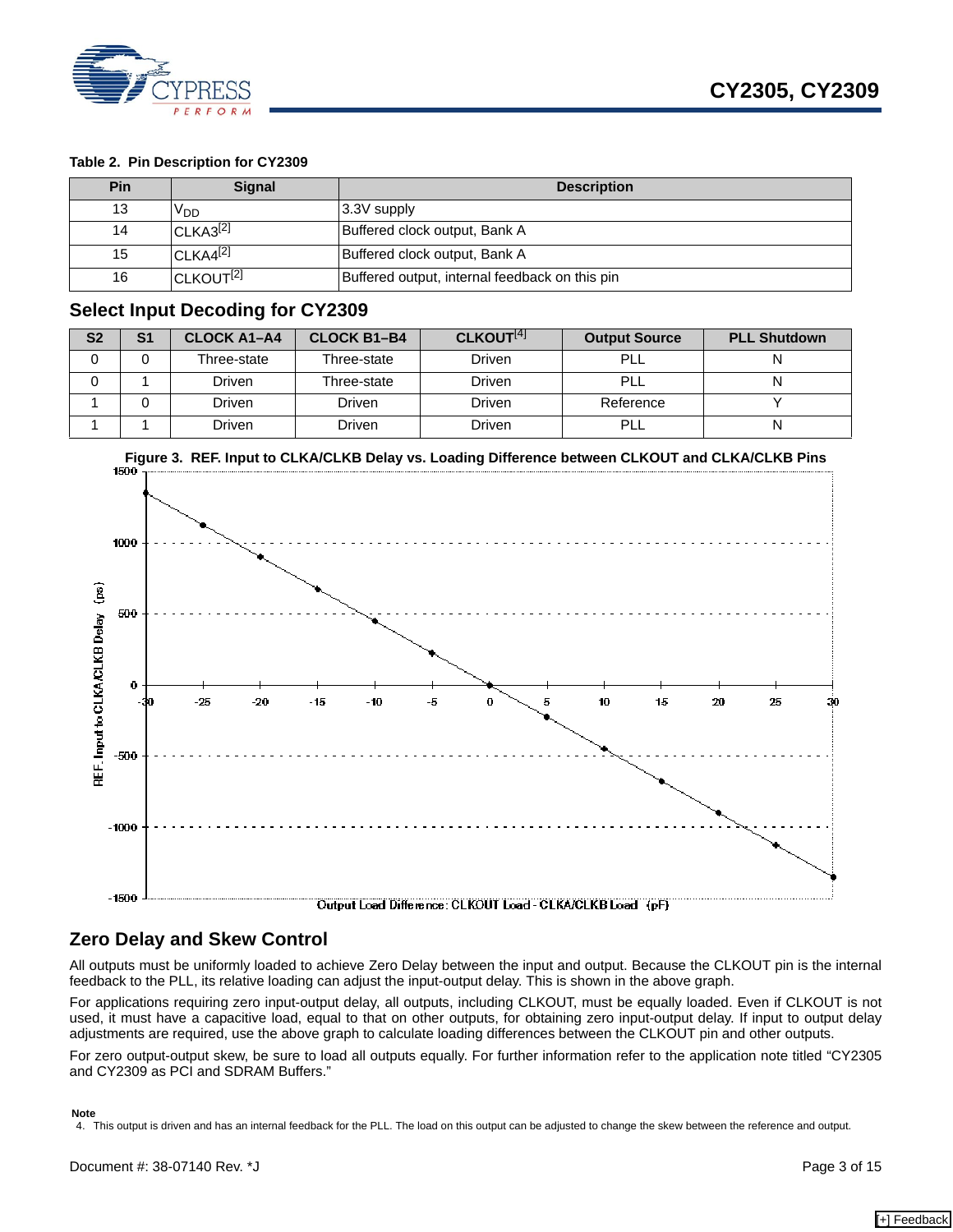

# **Absolute Maximum Conditions**

| Supply Voltage to Ground Potential-0.5V to +7.0V        |  |
|---------------------------------------------------------|--|
| DC Input Voltage (Except REF)  -0.5V to $V_{DD}$ + 0.5V |  |
|                                                         |  |
|                                                         |  |

| Static Discharge Voltage |  |
|--------------------------|--|

# **Operating Conditions for CY2305SC-XX and CY2309SC-XX Commercial Temperature Devices**

| <b>Parameter</b>  | <b>Description</b>                                                                                            | Min  | <b>Max</b> | Unit |
|-------------------|---------------------------------------------------------------------------------------------------------------|------|------------|------|
| V <sub>DD</sub>   | Supply Voltage                                                                                                | 3.0  | 3.6        |      |
|                   | Operating Temperature (Ambient Temperature)                                                                   |      | 70         | °C   |
| IC,               | Load Capacitance, below 100 MHz                                                                               |      | 30         | pF   |
|                   | Load Capacitance, from 100 MHz to 133 MHz                                                                     |      | 10         | рF   |
| $C_{IN}$          | Input Capacitance                                                                                             |      |            | рF   |
| ¦ <sup>t</sup> P∪ | Power up time for all V <sub>DD</sub> s to reach minimum specified voltage (power<br>ramps must be monotonic) | 0.05 | 50         | ms   |

# **Electrical Characteristics for CY2305SC-XX and CY2309SC-XX Commercial Temperature Devices**

| <b>Parameter</b>          | <b>Description</b>                 | <b>Test Conditions</b>                                                    | <b>Min</b> | <b>Max</b> | <b>Unit</b> |
|---------------------------|------------------------------------|---------------------------------------------------------------------------|------------|------------|-------------|
| $V_{IL}$                  | Input LOW Voltage <sup>[5]</sup>   |                                                                           |            | 0.8        | V           |
| V <sub>IH</sub>           | Input HIGH Voltage <sup>[5]</sup>  |                                                                           | 2.0        |            | V           |
| Πı.                       | Input LOW Current                  | $V_{IN} = 0V$                                                             |            | 50.0       | μA          |
| $I_{\rm IH}$              | Input HIGH Current                 | $V_{IN} = V_{DD}$                                                         |            | 100.0      | μA          |
| $V_{OL}$                  | Output LOW Voltage <sup>[6]</sup>  | $I_{OL} = 8 \text{ mA } (-1)$<br>$I_{OH}$ = 12 mA (-1H)                   |            | 0.4        | V           |
| $V_{OH}$                  | Output HIGH Voltage <sup>[6]</sup> | $I_{OH} = -8 \text{ mA } (-1)$<br>$I_{\text{OI}} = -12 \text{ mA } (-1H)$ | 2.4        |            | V           |
| I <sub>DD</sub> (PD mode) | Power Down Supply Current          | $REF = 0 MHz$                                                             |            | 12.0       | μA          |
| <sup>I</sup> DD           | <b>Supply Current</b>              | Unloaded outputs at 66.67 MHz,<br>SEL inputs at $V_{DD}$                  |            | 32.0       | mA          |

# **Switching Characteristics for CY2305SC-1 and CY2309SC-1 Commercial Temperature Devices**

| Parameter <sup>[7]</sup> | <b>Name</b>                                                    | <b>Test Conditions</b>                                   | <b>Min</b> | Typ. | <b>Max</b>    | <b>Unit</b>       |
|--------------------------|----------------------------------------------------------------|----------------------------------------------------------|------------|------|---------------|-------------------|
| $11$                     | <b>Output Frequency</b>                                        | 30-pF load<br>10 pF load                                 | 10<br>10   |      | 100<br>133.33 | <b>MHz</b><br>MHz |
| $t_{DC}$                 | Duty Cycle <sup>[6]</sup> = $t_2 \div t_1$                     | Measured at 1.4V, $F_{\text{out}} = 66.67$<br><b>MHz</b> | 40.0       | 50.0 | 60.0          | %                 |
| t3                       | Rise Time <sup>[6]</sup>                                       | Measured between 0.8V and 2.0V                           |            |      | 2.50          | ns                |
| $t_4$                    | Fall Time <sup>[6]</sup>                                       | Measured between 0.8V and 2.0V                           |            |      | 2.50          | ns                |
| t <sub>5</sub>           | Output to Output Skew <sup>[6]</sup>                           | All outputs equally loaded                               |            | 85   | 250           | ps                |
| $t_{6A}$                 | Delay, REF Rising Edge to<br>CLKOUT Rising Edge <sup>[6]</sup> | Measured at V <sub>DD</sub> /2                           |            | 0    | ±350          | ps                |

**Notes**

<span id="page-3-0"></span>

<span id="page-3-1"></span>5. REF input has a threshold voltage of V<sub>DD</sub>/2.<br>6. Parameter is guaranteed by design and characterization. Not 100% tested in production.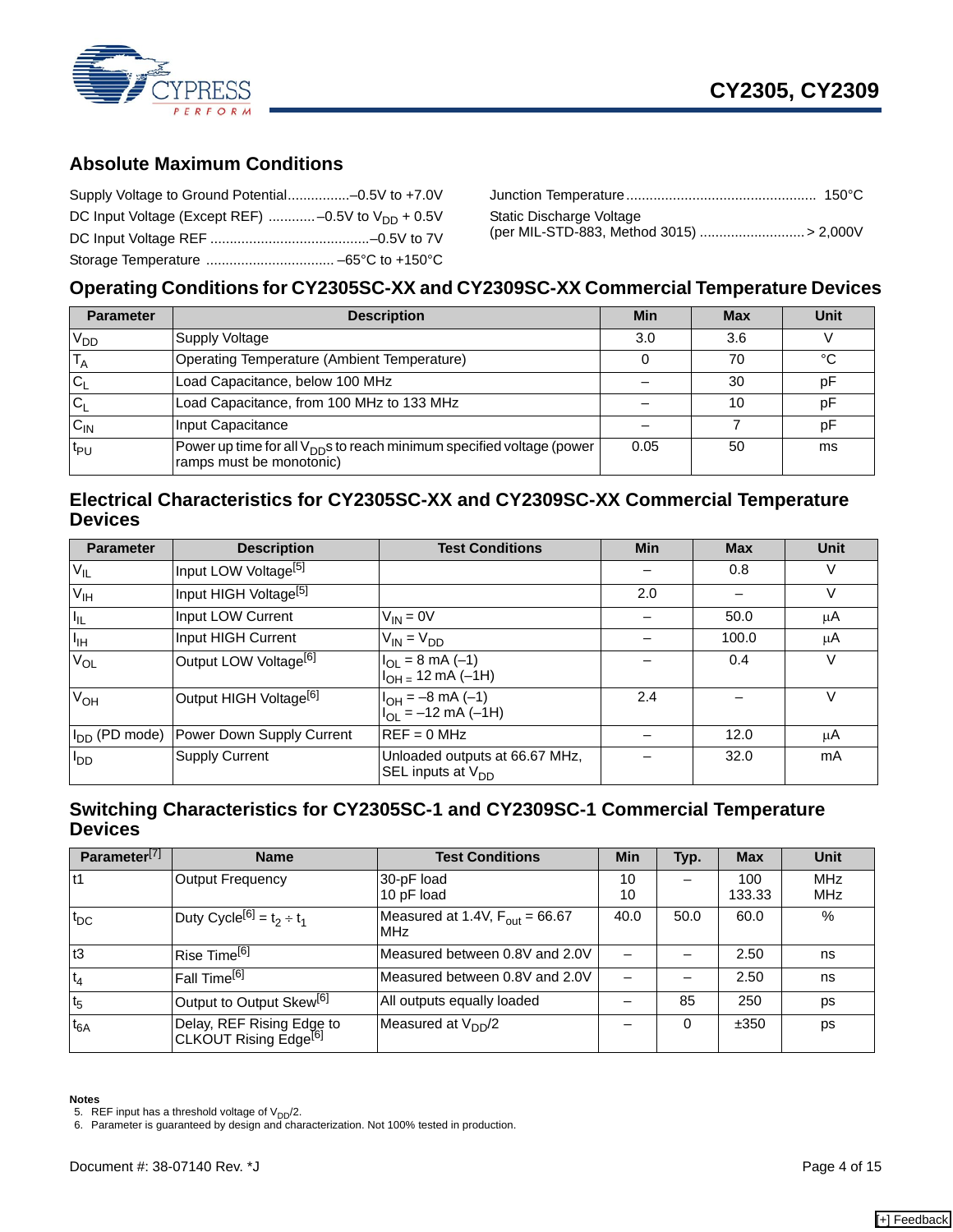

# **Switching Characteristics for CY2305SC-1 and CY2309SC-1 Commercial Temperature Devices**

| Parameter <sup>[7]</sup> | <b>Name</b>                                                    | <b>Test Conditions</b>                                                          | Min | Typ. | <b>Max</b> | Unit |
|--------------------------|----------------------------------------------------------------|---------------------------------------------------------------------------------|-----|------|------------|------|
| $t_{6B}$                 | Delay, REF Rising Edge to<br>CLKOUT Rising Edge <sup>[6]</sup> | Measured at $V_{DD}/2$ . Measured in<br>PLL Bypass Mode, CY2309 device<br>only. |     | 5    | 8.7        | ns   |
| t <sub>7</sub>           | Device to Device Skew <sup>[6]</sup>                           | Measured at $V_{DD}/2$ on the<br><b>CLKOUT</b> pins of devices                  |     |      | 700        | ps   |
|                          | Cycle to Cycle Jitter <sup>[6]</sup>                           | Measured at 66.67 MHz, loaded<br>outputs                                        |     | 70   | 200        | ps   |
| <sup>t</sup> LOCK        | PLL Lock Time <sup>[6]</sup>                                   | Stable power supply, valid clock<br>presented on REF pin                        |     |      | 1.0        | ms   |

# **Switching Characteristics for CY2305SC-1H and CY2309SC-1H Commercial Temperature Devices**

| Parameter <sup>[7]</sup> | <b>Name</b>                                                    | <b>Description</b>                                                              | <b>Min</b> | Typ. | <b>Max</b>    | <b>Unit</b>              |
|--------------------------|----------------------------------------------------------------|---------------------------------------------------------------------------------|------------|------|---------------|--------------------------|
| $t_1$                    | <b>Output Frequency</b>                                        | 30 pF load<br>10 pF load                                                        | 10<br>10   |      | 100<br>133.33 | <b>MHz</b><br><b>MHz</b> |
| $t_{DC}$                 | Duty Cycle <sup>[6]</sup> = $t_2 \div t_1$                     | Measured at 1.4V, $F_{\text{out}} = 66.67 \text{ MHz}$                          | 40.0       | 50.0 | 60.0          | $\%$                     |
| $t_{DC}$                 | Duty Cycle <sup>[6]</sup> = $t_2 \div t_1$                     | Measured at 1.4V, F <sub>out</sub> < 50 MHz                                     | 45.0       | 50.0 | 55.0          | $\%$                     |
| $t_3$                    | Rise Time <sup>[6]</sup>                                       | Measured between 0.8V and 2.0V                                                  |            |      | 1.50          | ns                       |
| $t_4$                    | Fall Time <sup>[6]</sup>                                       | Measured between 0.8V and 2.0V                                                  |            |      | 1.50          | ns                       |
| t <sub>5</sub>           | Output to Output Skew <sup>[6]</sup>                           | All outputs equally loaded                                                      |            | 85   | 250           | ps                       |
| $t_{6A}$                 | Delay, REF Rising Edge to<br>CLKOUT Rising Edge <sup>[6]</sup> | Measured at $V_{DD}/2$                                                          |            |      | ±350          | ps                       |
| $t_{6B}$                 | Delay, REF Rising Edge to<br>CLKOUT Rising Edge <sup>[6]</sup> | Measured at $V_{DD}/2$ . Measured in<br>PLL Bypass Mode, CY2309 device<br>only. | 1          | 5    | 8.7           | ns                       |
| t <sub>7</sub>           | Device to Device Skew <sup>[6]</sup>                           | Measured at $V_{DD}/2$ on the CLKOUT<br>pins of devices                         |            |      | 700           | ps                       |
| t <sub>8</sub>           | Output Slew Rate <sup>[6]</sup>                                | Measured between 0.8V and 2.0V<br>using Test Circuit #2                         | 1          |      |               | V/ns                     |
| t                        | Cycle to Cycle Jitter <sup>[6]</sup>                           | Measured at 66.67 MHz, loaded<br>outputs                                        |            | 60   | 200           | ps                       |
| $t_{\text{LOCK}}$        | PLL Lock Time <sup>[6]</sup>                                   | Stable power supply, valid clock<br>presented on REF pin                        |            |      | 1.0           | ms                       |

# **Operating Conditions for CY2305SI-XX and CY2309SI-XX Industrial Temperature Devices**

<span id="page-4-0"></span>

| <b>Parameter</b> | <b>Description</b>                          | <b>Min</b> | Max | Unit |
|------------------|---------------------------------------------|------------|-----|------|
| V <sub>DD</sub>  | Supply Voltage                              | 3.0        | 3.6 |      |
|                  | Operating Temperature (Ambient Temperature) | -40        | 85  | °C   |
| $C_1$            | Load Capacitance, below 100 MHz             |            | 30  | p⊦   |
| $ C_1 $          | Load Capacitance, from 100 MHz to 133 MHz   |            | 10  | рF   |
| $C_{IN}$         | Input Capacitance                           |            |     | рF   |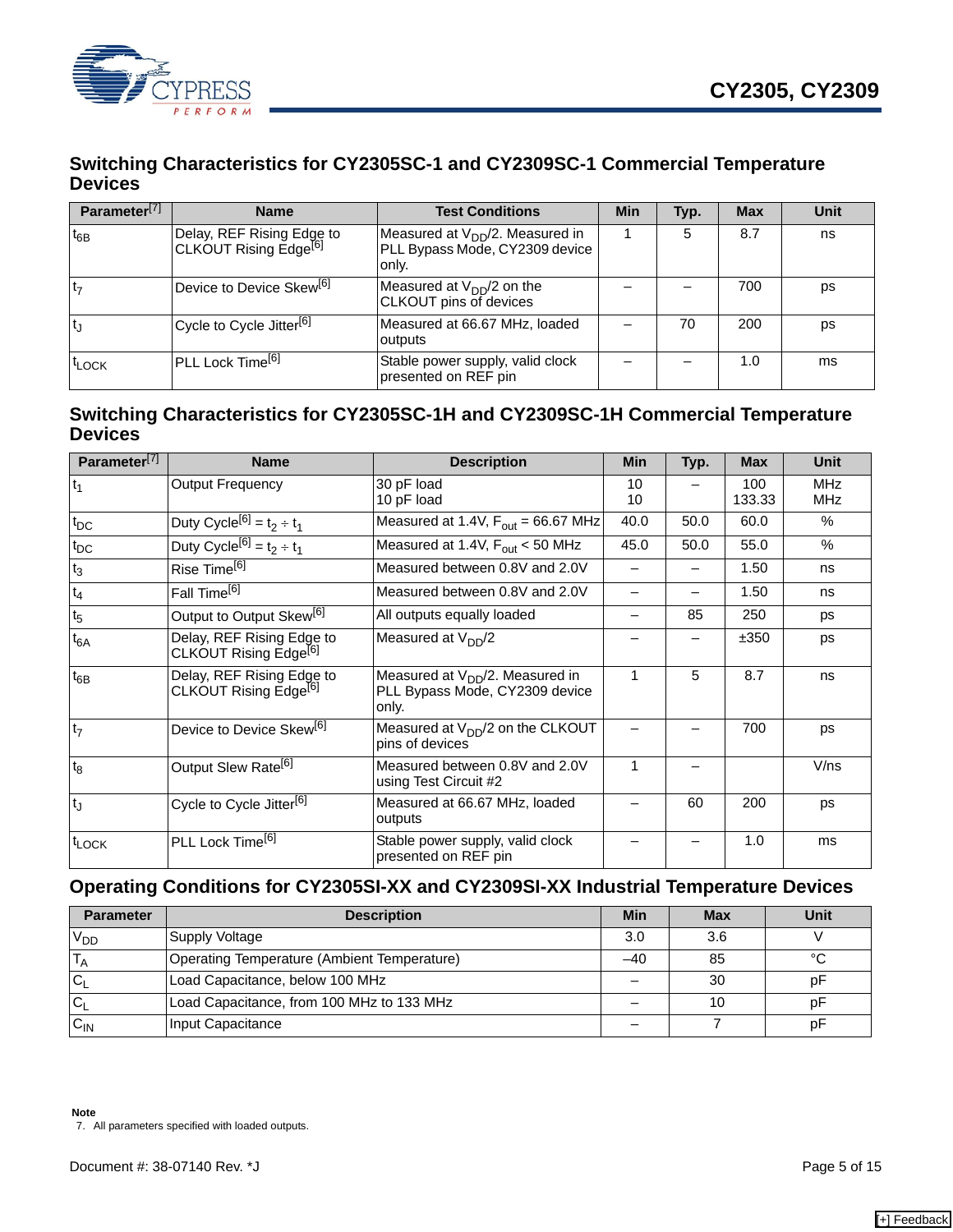

# **Electrical Characteristics for CY2305SI-XX and CY2309SI-XX Industrial Temperature Devices**

| <b>Parameter</b> | <b>Description</b>                                            | <b>Test Conditions</b>                                                    | Min | <b>Max</b> | <b>Unit</b> |
|------------------|---------------------------------------------------------------|---------------------------------------------------------------------------|-----|------------|-------------|
| $V_{IL}$         | Input LOW Voltage <sup>[5]</sup>                              |                                                                           |     | 0.8        | V           |
| V <sub>IH</sub>  | Input HIGH Voltage <sup>[5]</sup>                             |                                                                           | 2.0 |            | V           |
| $I_{IL}$         | Input LOW Current                                             | $V_{IN} = 0V$                                                             |     | 50.0       | μA          |
| $I_{IH}$         | Input HIGH Current                                            | $V_{IN} = V_{DD}$                                                         |     | 100.0      | μA          |
| $V_{OL}$         | Output LOW Voltage <sup>[6]</sup>                             | $I_{OL} = 8 \text{ mA } (-1)$<br>$I_{OH} = 12 \text{ mA } (-1\text{ H})$  |     | 0.4        | V           |
| $V_{OH}$         | Output HIGH Voltage <sup>[6]</sup>                            | $I_{OH} = -8 \text{ mA } (-1)$<br>$I_{\text{OI}} = -12 \text{ mA } (-1H)$ | 2.4 |            | V           |
|                  | I <sub>DD</sub> (PD mode) Power Down Supply<br><b>Current</b> | $REF = 0 MHz$                                                             |     | 25.0       | μA          |
| $I_{DD}$         | <b>Supply Current</b>                                         | Unloaded outputs at 66.67 MHz, SEL inputs at V <sub>DD</sub>              |     | 35.0       | mA          |

# **Switching Characteristics for CY2305SI-1 and CY2309SI-1 Industrial Temperature Devices**

| Parameter <sup>[7]</sup> | <b>Name</b>                                                    | <b>Test Conditions</b>                                                              | Min      | Typ  | <b>Max</b>    | <b>Unit</b>              |
|--------------------------|----------------------------------------------------------------|-------------------------------------------------------------------------------------|----------|------|---------------|--------------------------|
| lt1                      | <b>Output Frequency</b>                                        | 30 pF load<br>10 pF load                                                            | 10<br>10 |      | 100<br>133.33 | <b>MHz</b><br><b>MHz</b> |
| $t_{DC}$                 | Duty Cycle <sup>[6]</sup> = $t_2 \div t_1$                     | Measured at 1.4V, $F_{\text{out}} = 66.67 \text{ MHz}$                              | 40.0     | 50.0 | 60.0          | %                        |
| t3                       | Rise Time <sup>[6]</sup>                                       | Measured between 0.8V and 2.0V                                                      |          |      | 2.50          | ns                       |
| $t_4$                    | Fall Time <sup>[6]</sup>                                       | Measured between 0.8V and 2.0V                                                      |          |      | 2.50          | ns                       |
| t <sub>5</sub>           | Output to Output Skew <sup>[6]</sup>                           | All outputs equally loaded                                                          |          | 85   | 250           | ps                       |
| $t_{6A}$                 | Delay, REF Rising Edge to<br>CLKOUT Rising Edge <sup>[6]</sup> | Measured at $V_{DD}/2$                                                              |          |      | ±350          | ps                       |
| $t_{6B}$                 | Delay, REF Rising Edge to<br>CLKOUT Rising Edge <sup>[6]</sup> | Measured at V <sub>DD</sub> /2. Measured in PLL Bypass Mode,<br>CY2309 device only. |          | 5    | 8.7           | ns                       |
| t <sub>7</sub>           | Device to Device Skew <sup>[6]</sup>                           | Measured at V <sub>DD</sub> /2 on the CLKOUT pins of devices                        |          |      | 700           | ps                       |
| <sup>t</sup>             | Cycle to Cycle Jitter <sup>[6]</sup>                           | Measured at 66.67 MHz, loaded outputs                                               |          | 70   | 200           | ps                       |
| <sup>t</sup> LOCK        | PLL Lock Time <sup>[6]</sup>                                   | Stable power supply, valid clock presented on REF<br>pin                            |          |      | 1.0           | ms                       |

# **Switching Characteristics for CY2305SI-1H and CY2309SI-1H Industrial Temperature Devices**

| Parameter <sup>[7]</sup> | <b>Name</b>                                                                                   | <b>Description</b>                                                           | <b>Min</b> | <b>Typ</b>               | <b>Max</b>    | <b>Unit</b>              |
|--------------------------|-----------------------------------------------------------------------------------------------|------------------------------------------------------------------------------|------------|--------------------------|---------------|--------------------------|
| $t_1$                    | <b>Output Frequency</b>                                                                       | 30 pF load<br>10 pF load                                                     | 10<br>10   |                          | 100<br>133.33 | <b>MHz</b><br><b>MHz</b> |
| $t_{DC}$                 | Duty Cycle <sup>[6]</sup> = $t_2 \div t_1$                                                    | Measured at 1.4V, $F_{\text{out}} = 66.67 \text{ MHz}$                       | 40.0       | 50.0                     | 60.0          | %                        |
| $t_{DC}$                 | Duty Cycle <sup>[6]</sup> = $t_2 \div t_1$                                                    | Measured at 1.4V, $F_{\text{out}}$ < 50 MHz                                  | 45.0       | 50.0                     | 55.0          | %                        |
| $t_3$                    | Rise Time <sup>[6]</sup>                                                                      | Measured between 0.8V and 2.0V                                               |            |                          | 1.50          | ns                       |
| $t_4$                    | Fall Time <sup>[6]</sup>                                                                      | Measured between 0.8V and 2.0V                                               |            |                          | 1.50          | ns                       |
| t <sub>5</sub>           | Output to Output Skew <sup>[6]</sup>                                                          | All outputs equally loaded                                                   |            | 85                       | 250           | ps                       |
| $t_{6A}$                 | Delay, REF Rising Edge to Measured at V <sub>DD</sub> /2<br>CLKOUT Rising Edge <sup>[6]</sup> |                                                                              |            | $\overline{\phantom{0}}$ | ±350          | ps                       |
| $t_{6B}$                 | Delay, REF Rising Edge to<br>CLKOUT Rising Edge <sup>[6]</sup>                                | Measured at $V_{DD}/2$ . Measured in PLL Bypass Mode,<br>CY2309 device only. |            | 5                        | 8.7           | ns                       |
| t <sub>7</sub>           | Device to Device Skew <sup>[6]</sup>                                                          | Measured at $V_{DD}/2$ on the CLKOUT pins of devices                         |            |                          | 700           | ps                       |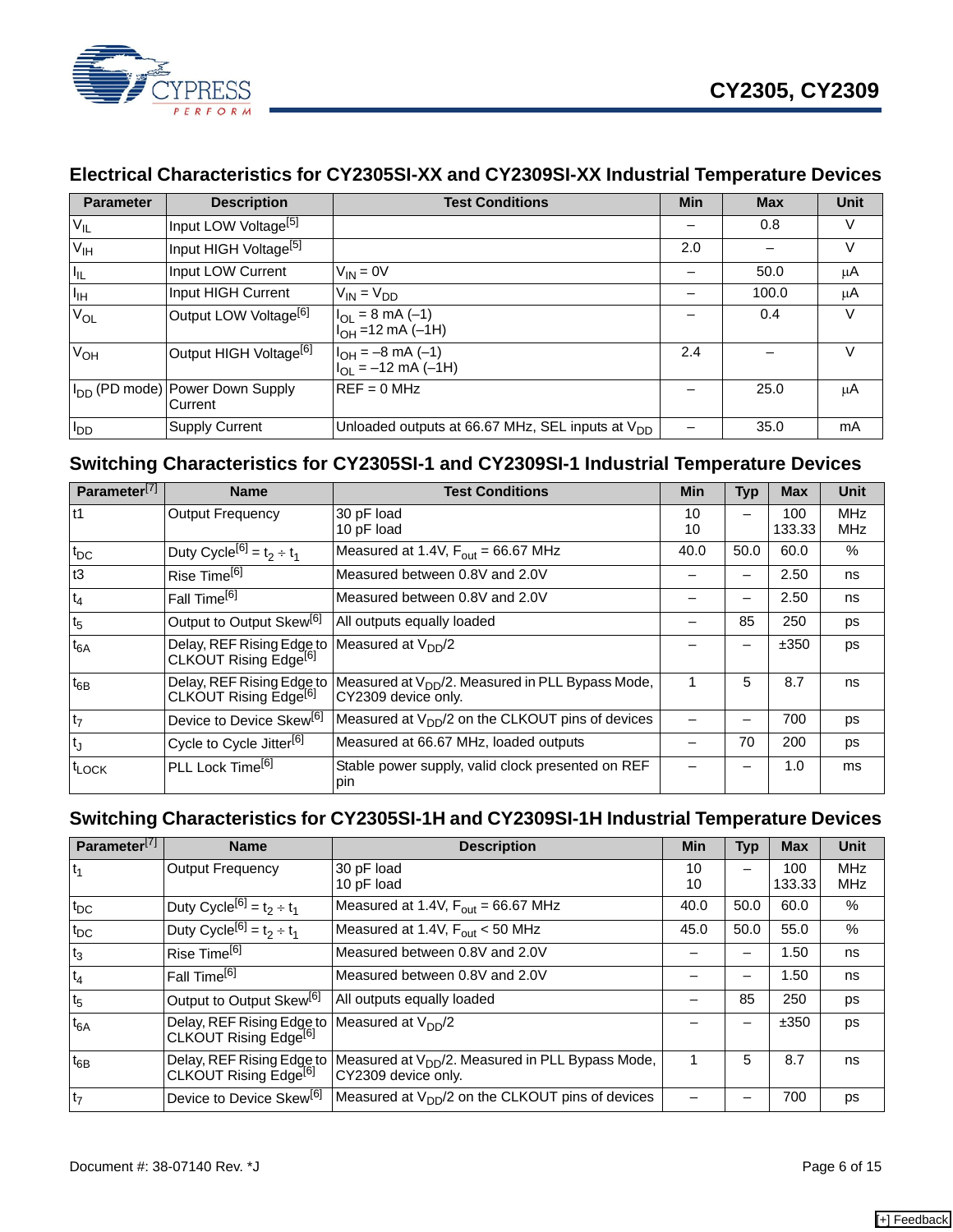

# **Switching Characteristics for CY2305SI-1H and CY2309SI-1H Industrial Temperature Devices**

| Parameter <sup>[7]</sup> | <b>Name</b>                                       | <b>Description</b>                                             | Min | Тур | <b>Max</b> | Unit |
|--------------------------|---------------------------------------------------|----------------------------------------------------------------|-----|-----|------------|------|
| $t_{8}$                  | l Output Slew Rate <sup>[6]</sup>                 | Measured between 0.8V and 2.0V using Test Circuit<br><b>#2</b> |     |     |            | V/ns |
|                          | <sup>I</sup> Cycle to Cycle Jitter <sup>[6]</sup> | Measured at 66.67 MHz, loaded outputs                          |     | 60  | 200        | ps   |
| <sup>t</sup> LOCK        | IPLL Lock Time <sup>[6]</sup>                     | Stable power supply, valid clock presented on REF<br>pin       |     |     | 1.0        | ms   |

# **Switching Waveforms**

**Figure 4. Duty Cycle Timing**



**Figure 5. All Outputs Rise/Fall Time**



**Figure 6. Output-Output Skew**



**Figure 7. Input-Output Propagation Delay**



**Figure 8. Device-Device Skew**

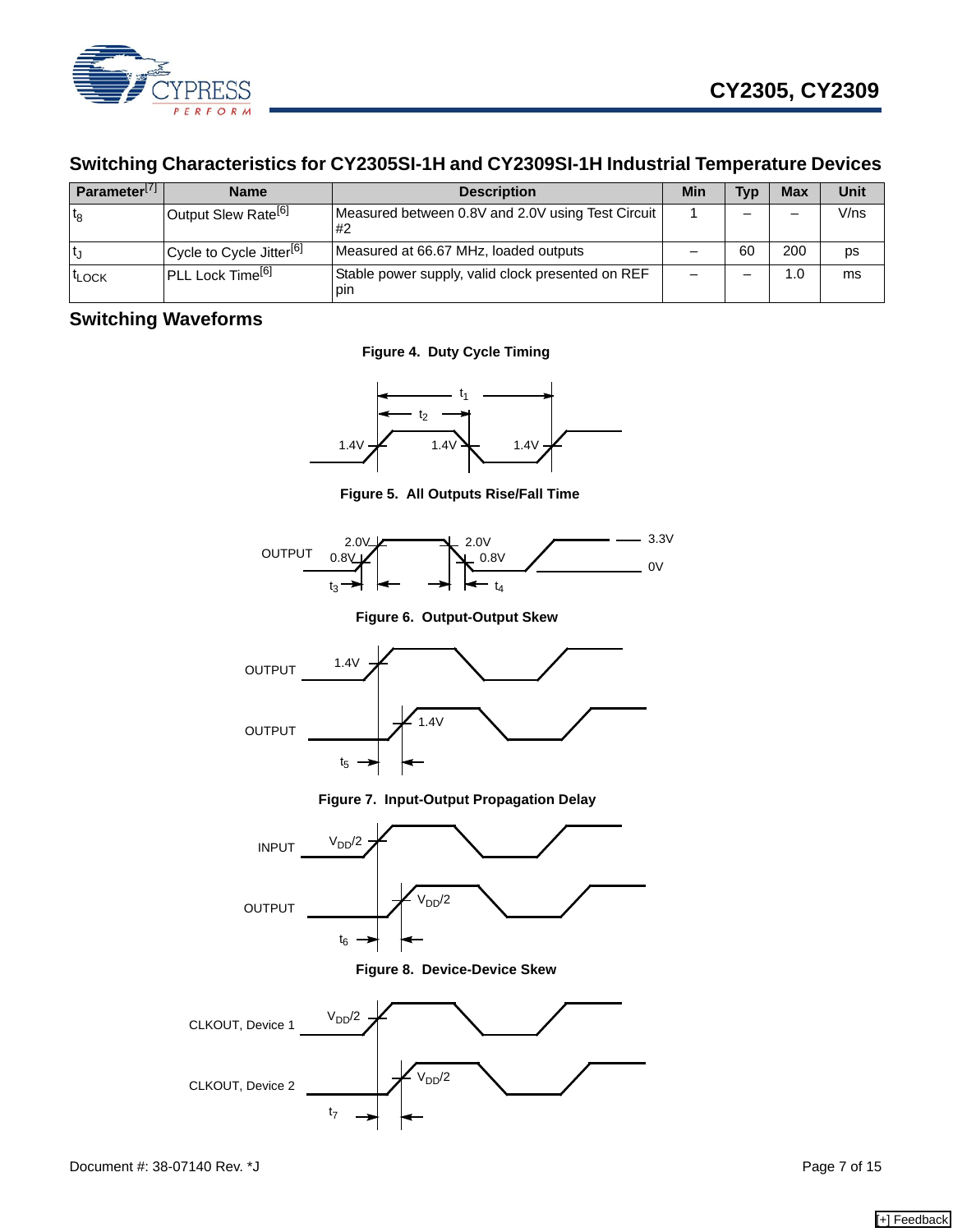

# Typical Duty Cycle<sup>[\[8](#page-7-0)]</sup> and I<sub>DD</sub> Trends<sup>[\[9](#page-7-1)]</sup> for CY2305-1 and CY2309-1



#### **Notes**

- <span id="page-7-1"></span>
- <span id="page-7-0"></span>8. Duty cycle is taken from typical chip measured at 1.4V.<br>9.  $I_{DD}$  data is calculated from  $I_{DD} = I_{CORE} + nCVf$ , where I<sub>0</sub> 9. I<sub>DD</sub> data is calculated from I<sub>DD</sub> = I<sub>CORE</sub> + nCVf, where I<sub>CORE</sub> is the unloaded current. (n = # of outputs; C = Capacitance load per output (F); V = Supply Voltage (V); f = frequency (Hz)).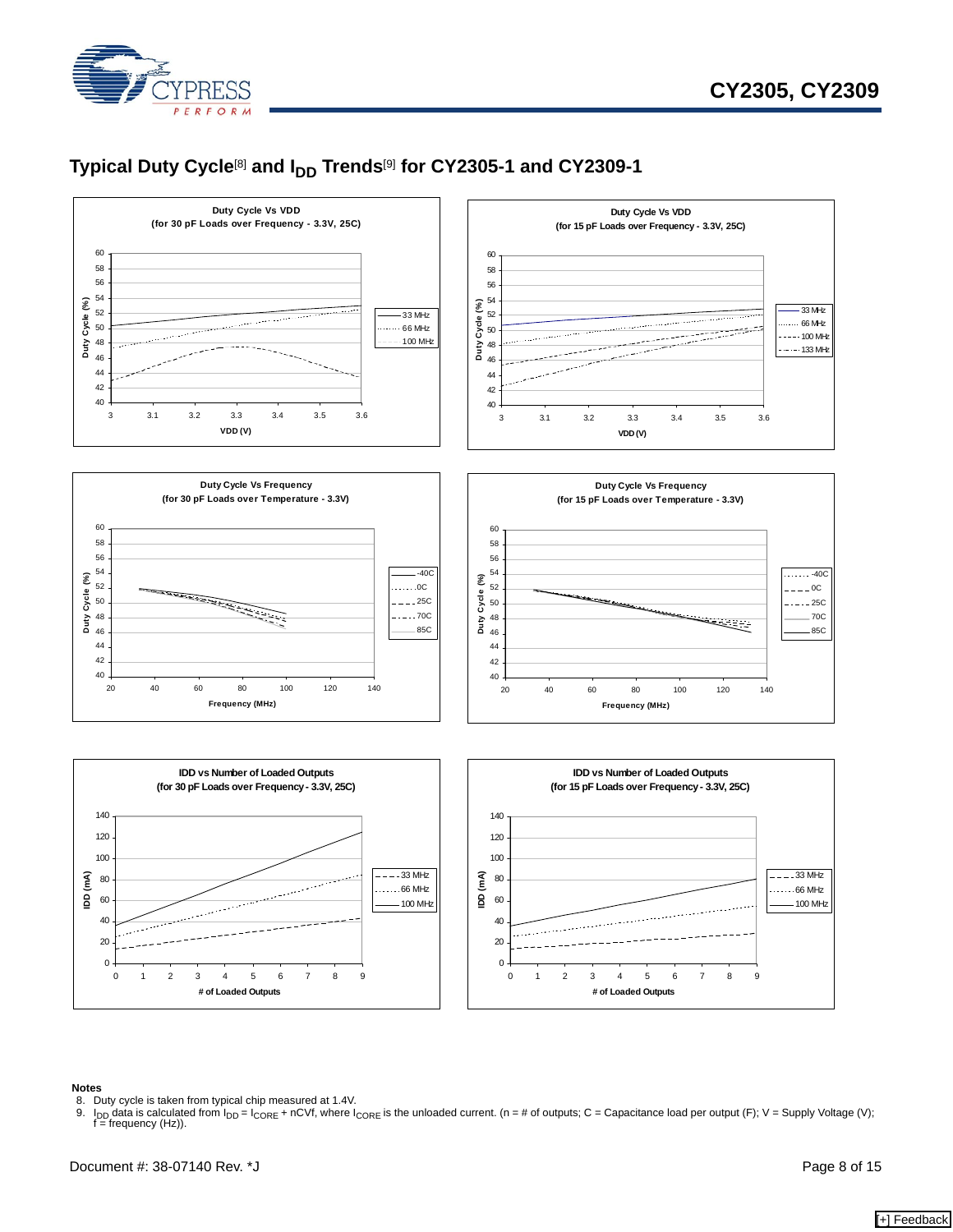

# **Typical Duty Cycle**[\[8](#page-7-0)] **and IDD Trends**[[9\]](#page-7-1) **for CY2305-1H and CY2309-1H**

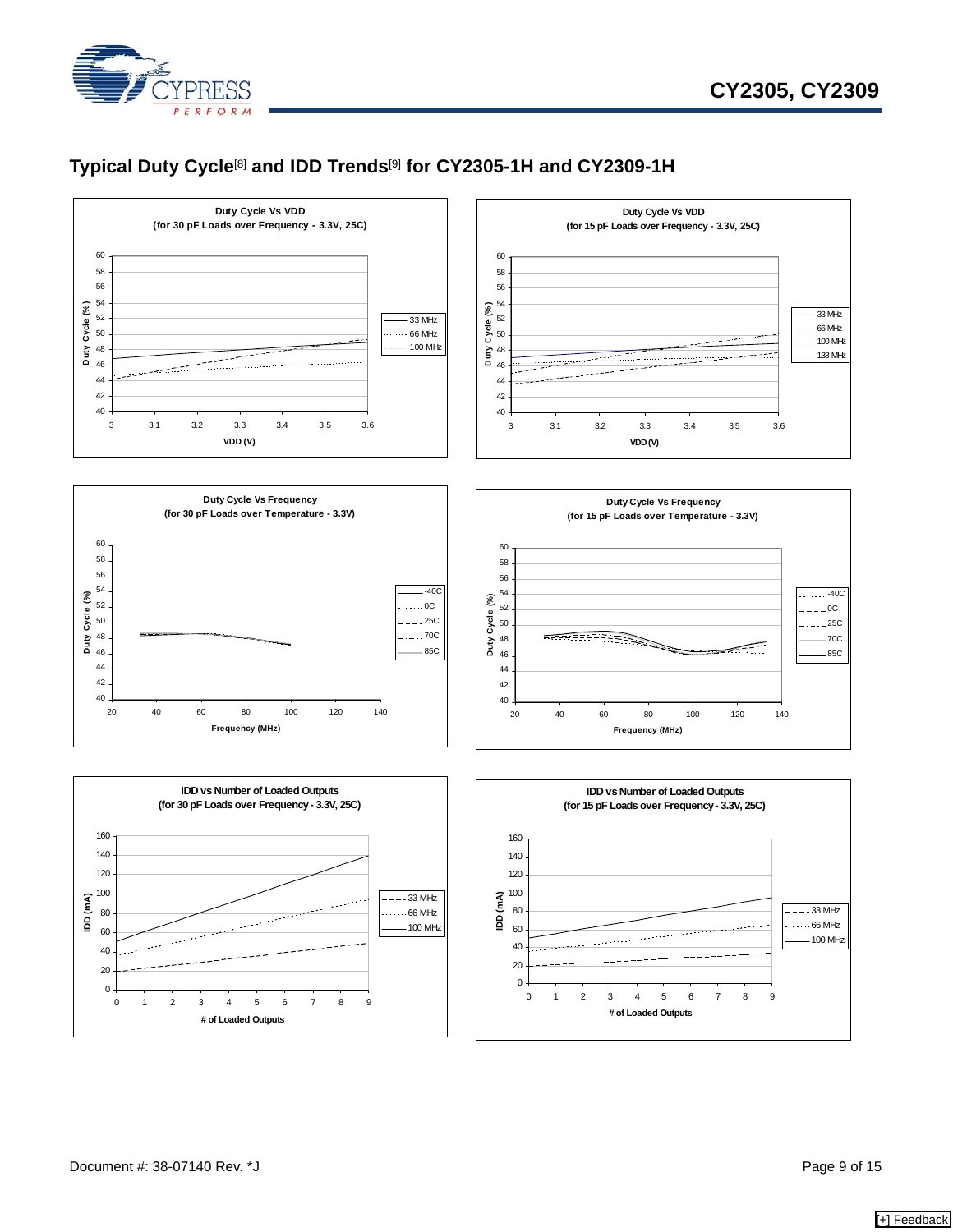

# **Test Circuits**



# <span id="page-9-0"></span>**Ordering Information for CY2305**

| <b>Ordering Code</b>         | <b>Package Type</b>                | <b>Operating Range</b> |
|------------------------------|------------------------------------|------------------------|
| CY2305SC-1[10]               | 8-pin 150-mil SOIC                 | Commercial             |
| CY2305SC-1T[10]              | 8-pin 150-mil SOIC - Tape and Reel | Commercial             |
| CY2305SI-1[10]               | 8-pin 150-mil SOIC                 | Industrial             |
| CY2305SI-1T[10]              | 8-pin 150-mil SOIC - Tape and Reel | Industrial             |
| CY2305SC-1H <sup>[10]</sup>  | 8-pin 150-mil SOIC                 | Commercial             |
| CY2305SC-1HT <sup>[10]</sup> | 8-pin 150-mil SOIC - Tape and Reel | Commercial             |
| CY2305SI-1H[10]              | 8-pin 150-mil SOIC                 | Industrial             |
| CY2305SI-1HT <sup>[10]</sup> | 8-pin 150-mil SOIC - Tape and Reel | Industrial             |
| <b>Pb-Free</b>               |                                    |                        |
| CY2305SXC-1                  | 8-pin 150-mil SOIC                 | Commercial             |
| CY2305SXC-1T                 | 8-pin 150-mil SOIC - Tape and Reel | Commercial             |
| CY2305SXI-1                  | 8-pin 150-mil SOIC                 | Industrial             |
| CY2305SXI-1T                 | 8-pin 150-mil SOIC - Tape and Reel | Industrial             |
| CY2305SXC-1H                 | 8-pin 150-mil SOIC                 | Commercial             |
| CY2305SXC-1HT                | 8-pin 150-mil SOIC - Tape and Reel | Commercial             |
| CY2305SXI-1H                 | 8-pin 150-mil SOIC                 | Industrial             |
| CY2305SXI-1HT                | 8-pin 150-mil SOIC - Tape and Reel | Industrial             |

# **Ordering Information for CY2309**

| <b>Ordering Code</b>        | Package Type                        | <b>Operating Range</b> |
|-----------------------------|-------------------------------------|------------------------|
| CY2309SC-1 <sup>[10]</sup>  | 16-pin 150-mil SOIC                 | Commercial             |
| CY2309SC-1T <sup>[10]</sup> | 16-pin 150-mil SOIC - Tape and Reel | Commercial             |
| CY2309SI-1 <sup>[10]</sup>  | 16-pin 150-mil SOIC                 | Industrial             |
| CY2309SI-1T <sup>[10]</sup> | 16-pin 150-mil SOIC - Tape and Reel | Industrial             |
| CY2309SC-1H <sup>[10]</sup> | 16-pin 150-mil SOIC                 | Commercial             |

**Note**

<span id="page-9-1"></span>10. Not recommended for new designs.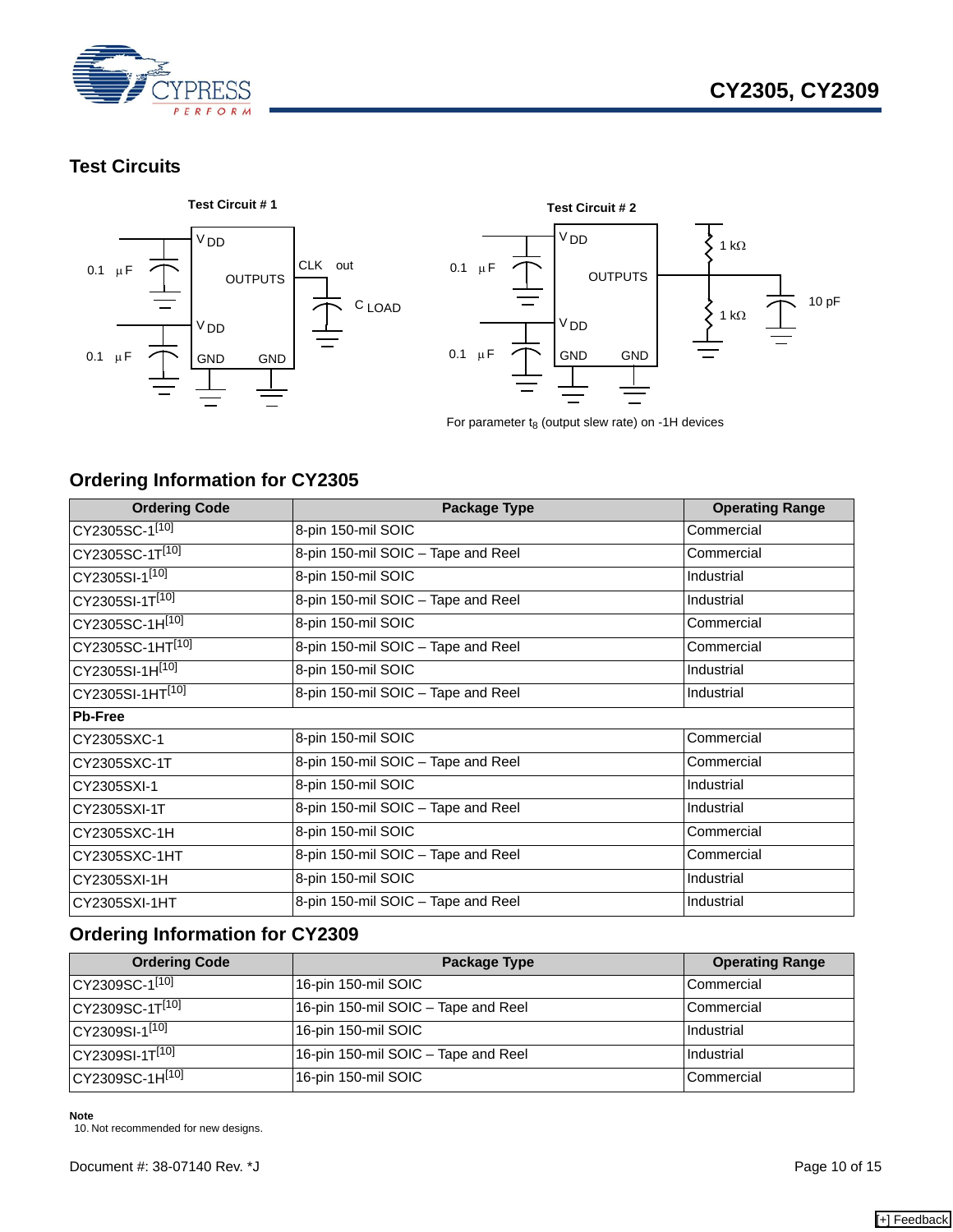



# **Ordering Information for CY2309 (continued)**

| <b>Ordering Code</b>         | <b>Package Type</b>                 | <b>Operating Range</b> |
|------------------------------|-------------------------------------|------------------------|
| CY2309SC-1HT <sup>[10]</sup> | 16-pin 150-mil SOIC - Tape and Reel | Commercial             |
| CY2309ZC-1H[10]              | 16-pin 4.4-mm TSSOP                 | Commercial             |
| CY2309ZC-1HT[10]             | 16-pin 4.4-mm TSSOP - Tape and Reel | Commercial             |
| CY2309SI-1H[10]              | 16-pin 150-mil SOIC                 | Industrial             |
| CY2309SI-1HT <sup>[10]</sup> | 16-pin 150-mil SOIC - Tape and Reel | Industrial             |
| <b>Pb-Free</b>               |                                     |                        |
| CY2309SXC-1                  | 16-pin 150-mil SOIC                 | Commercial             |
| CY2309SXC-1T                 | 16-pin 150-mil SOIC - Tape and Reel | Commercial             |
| CY2309SXI-1                  | 16-pin 150-mil SOIC                 | Industrial             |
| CY2309SXI-1T                 | 16-pin 150-mil SOIC - Tape and Reel | Industrial             |
| CY2309SXC-1H                 | 16-pin 150-mil SOIC                 | Commercial             |
| CY2309SXC-1HT                | 16-pin 150-mil SOIC - Tape and Reel | Commercial             |
| CY2309SXI-1H                 | 16-pin 150-mil SOIC                 | Industrial             |
| CY2309SXI-1HT                | 16-pin 150-mil SOIC - Tape and Reel | Industrial             |
| CY2309ZXC-1H                 | 16-pin 4.4-mm TSSOP                 | Commercial             |
| CY2309ZXC-1HT                | 16-pin 4.4-mm TSSOP - Tape and Reel | Commercial             |
| CY2309ZXI-1H                 | 16-pin 4.4-mm TSSOP                 | Industrial             |
| CY2309ZXI-1HT                | 16-pin 4.4-mm TSSOP - Tape and Reel | Industrial             |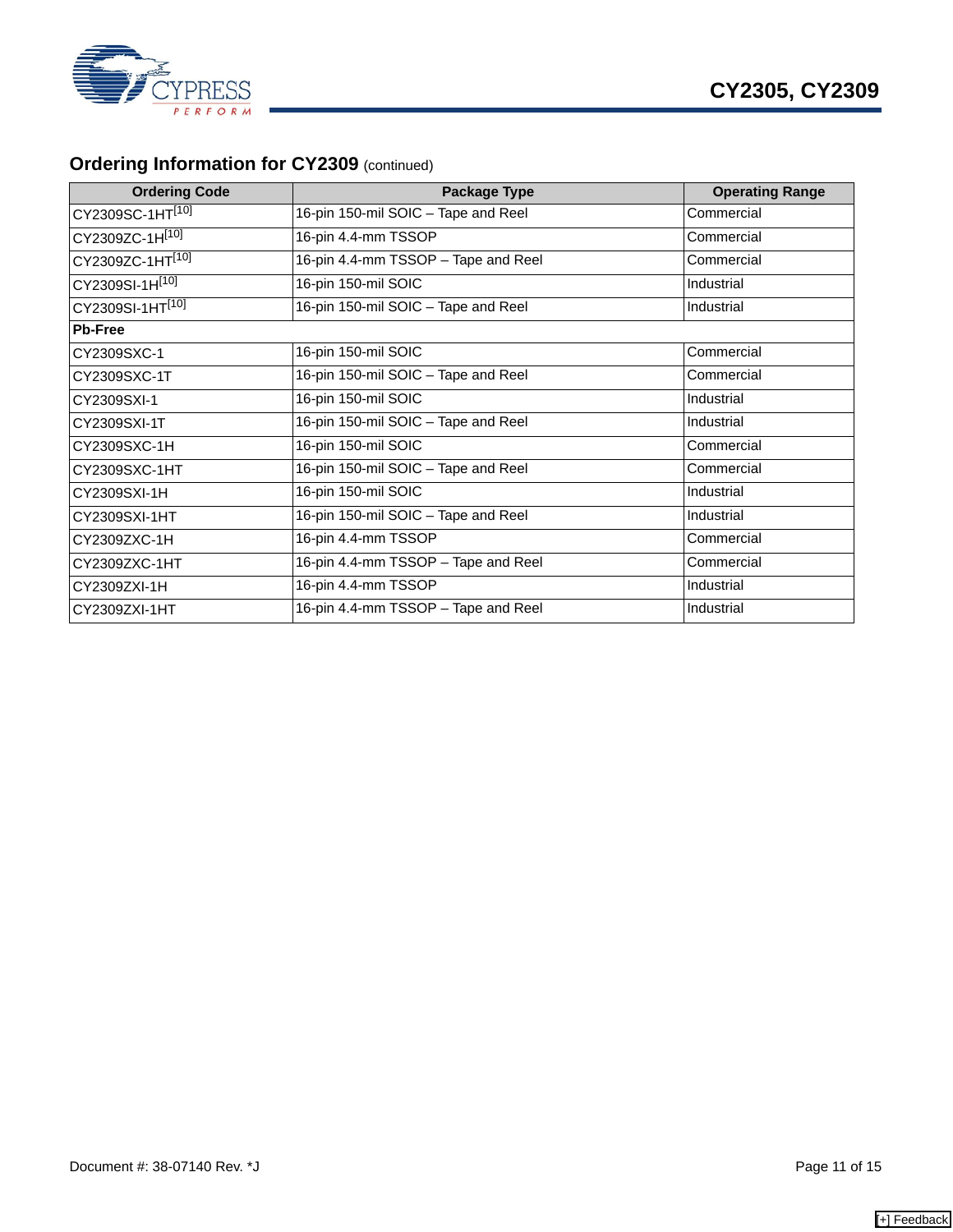

# **Package Drawing and Dimensions**



**Figure 9. 16-Pin (150-Mil) SOIC S16**



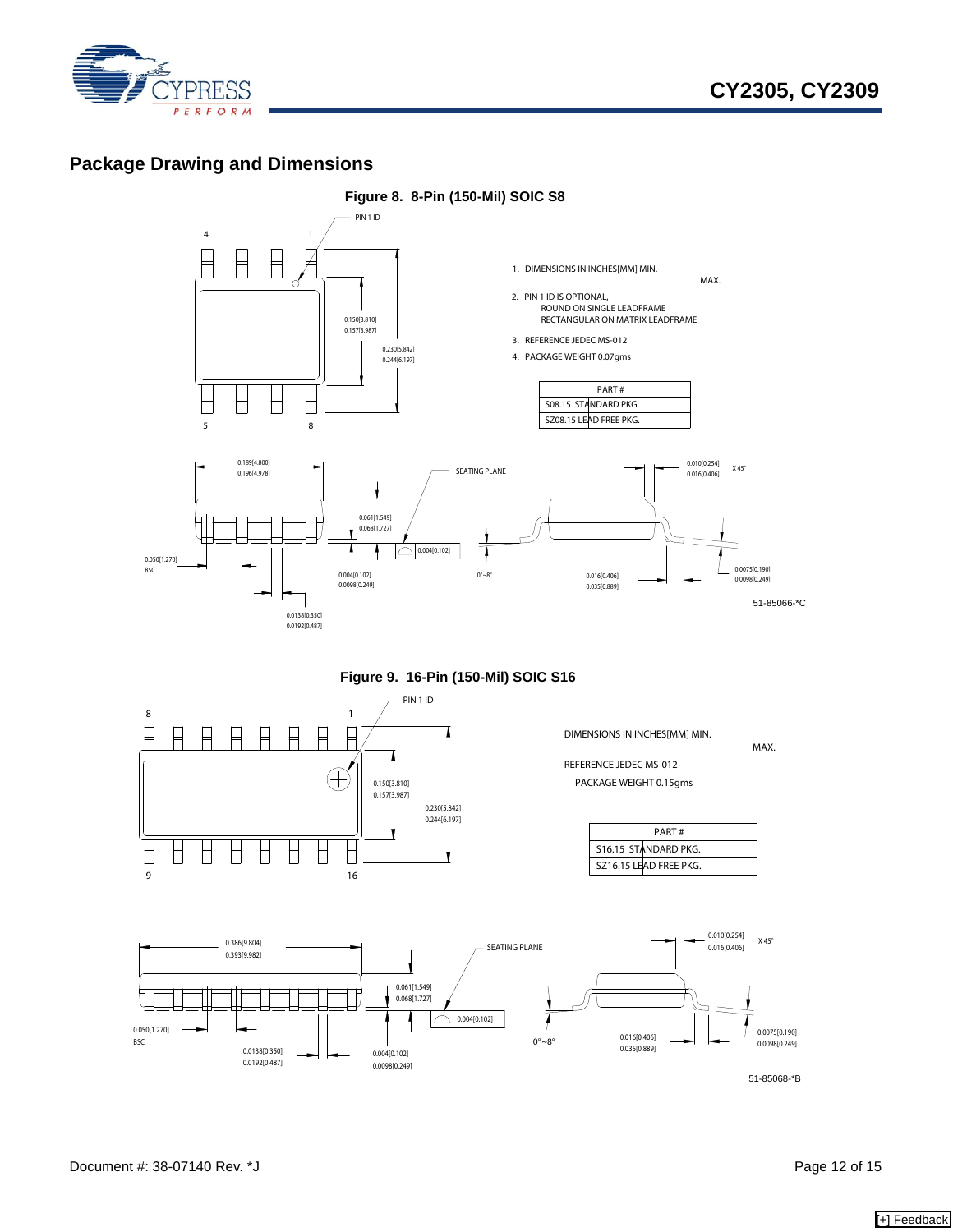

# **Package Drawing and Dimensions (continued)**

4.90[0.193]

0.95[0.037] 0.85[0.033]

5.10[0.200]

0.05[0.002] 0.15[0.006]



SEATING PLANE

 $\Box$  0.076[0.003]

## **Figure 10. 16-Pin TSSOP 4.40 MM Body Z16.173**

51-85091-\*A

0.70[0.027] 0.50[0.020]

0.20[0.008]

0.09[[0.003]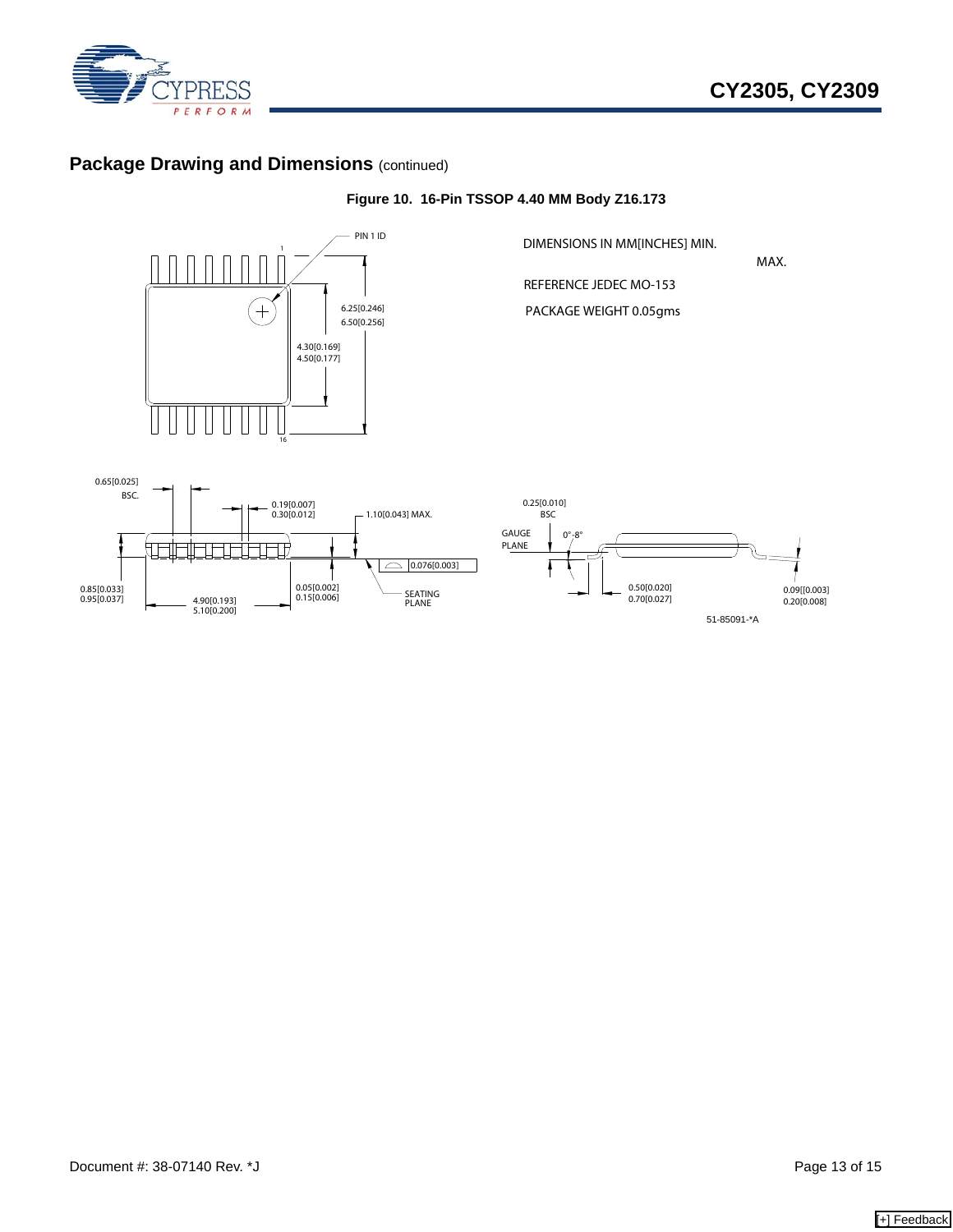

# **Document History Page**

|                 | Document Title: CY2305/CY2309 Low Cost 3.3V Zero Delay Buffer<br>Document Number: 38-07140 |                    |                                  |                                                                                                                                                                                                                                                                                                                                                                                                                                                                                                                                                                                                                                                                                                                                                                                                                                                                                      |  |
|-----------------|--------------------------------------------------------------------------------------------|--------------------|----------------------------------|--------------------------------------------------------------------------------------------------------------------------------------------------------------------------------------------------------------------------------------------------------------------------------------------------------------------------------------------------------------------------------------------------------------------------------------------------------------------------------------------------------------------------------------------------------------------------------------------------------------------------------------------------------------------------------------------------------------------------------------------------------------------------------------------------------------------------------------------------------------------------------------|--|
| Rev.            | <b>ECN</b>                                                                                 | Orig. of<br>Change | <b>Submission</b><br><b>Date</b> | <b>Description of Change</b>                                                                                                                                                                                                                                                                                                                                                                                                                                                                                                                                                                                                                                                                                                                                                                                                                                                         |  |
| $^{\star\star}$ | 110249                                                                                     | SZV                | 10/19/01                         | Change from Spec number: 38-00530 to 38-07140                                                                                                                                                                                                                                                                                                                                                                                                                                                                                                                                                                                                                                                                                                                                                                                                                                        |  |
| *A              | 111117                                                                                     | <b>CKN</b>         | 03/01/02                         | Added t6B row to the Switching Characteristics Table; also added the letter<br>"A" to the t6A row<br>Corrected the table title from CY2305SC-IH and CY2309SC-IH to<br>CY2305SI-IH and CY2309SI-IH                                                                                                                                                                                                                                                                                                                                                                                                                                                                                                                                                                                                                                                                                    |  |
| *B              | 117625                                                                                     | <b>HWT</b>         | 10/21/02                         | Added eight-pin TSSOP packages (CY2305ZC-1 and CY2305ZC-1T) to the<br>ordering information table.<br>Added the Tape and Reel option to all the existing packages:<br>CY2305SC-1T, CY2305SI-1T, CY2305SC-1HT, CY2305SI-1HT,<br>CY2305ZC-1T, CY2309SC-1T, CY2309SI-1T, CY2309SC-1HT,<br>CY2309SI-1HT, CY2309ZC-1HT, CY2309ZI-1HT                                                                                                                                                                                                                                                                                                                                                                                                                                                                                                                                                       |  |
| *C              | 121828                                                                                     | <b>RBI</b>         | 12/14/02                         | Power up requirements added to Operating Conditions information                                                                                                                                                                                                                                                                                                                                                                                                                                                                                                                                                                                                                                                                                                                                                                                                                      |  |
| *D              | 131503                                                                                     | <b>RGL</b>         | 12/12/03                         | Added Lead-free for all the devices in the ordering information table                                                                                                                                                                                                                                                                                                                                                                                                                                                                                                                                                                                                                                                                                                                                                                                                                |  |
| *E              | 214083                                                                                     | <b>RGL</b>         | See ECN                          | Added a Lead-free with the new coding for all SOIC devices in the ordering<br>information table                                                                                                                                                                                                                                                                                                                                                                                                                                                                                                                                                                                                                                                                                                                                                                                      |  |
| *F              | 291099                                                                                     | <b>RGL</b>         | See ECN                          | Added TSSOP Lead-free devices                                                                                                                                                                                                                                                                                                                                                                                                                                                                                                                                                                                                                                                                                                                                                                                                                                                        |  |
| *G              | 390582                                                                                     | <b>RGL</b>         | See ECN                          | Added typical values for jitter                                                                                                                                                                                                                                                                                                                                                                                                                                                                                                                                                                                                                                                                                                                                                                                                                                                      |  |
| $*H$            | 2542461                                                                                    | <b>AESA</b>        | 07/23/08                         | Updated template. Added Note "Not recommended for new designs."<br>Added part number CY2305ESXC-1, CY2305ESXC-1T, CY2305ESXI-1,<br>CY2305ESXI-1T, CY2305ESXC-1H, CY2305ESXC-1HT, CY2305ESXI-1H,<br>CY2305ESXI-1HT, CY2309ESXC-1, CY2309ESXC-1T, CY2309ESXI-1,<br>CY2309ESXI-1T, CY2309ESXC-1H, CY2309ESXC-1HT, CY2309ESXI-1H,<br>CY2309ESXI-1HT, CY2309EZXC-1H, CY2309EZXC-1HT, CY2309EZXI-1H,<br>and CY2309EZXI-1HT in ordering information table.<br>Removed part number CY2305SZC-1, CY2305SZC-1T, CY2305SZI-1,<br>CY2305SZI-1T, CY2305SZC-1H, CY2305SZC-1HT, CY2305SZI-1H,<br>CY2305SZI-1HT, CY2309SZC-1, CY2309SZC-1T, CY2309SZI-1,<br>CY2309SZI-1T, CY2309SZC-1H, CY2309SZC-1HT, CY2309SZI-1H,<br>CY2309SZI-1HT, CY2309ZZC-1H, CY2309ZZC-1HT, CY2309ZI-1H,<br>CY2309ZI-1HT, CY2309ZZI-1H, and CY2309ZZI-1HT in Ordering<br>Information table.<br>Changed Lead-Free to Pb-Free. |  |
| $\ast$          | 2565153                                                                                    | <b>AESA</b>        | 09/18/08                         | Removed part number CY2305ESXC-1, CY2305ESXC-1T, CY2305ESXI-1,<br>CY2305ESXI-1T, CY2305ESXC-1H, CY2305ESXC-1HT, CY2305ESXI-1H,<br>CY2305ESXI-1HT, CY2309ESXC-1, CY2309ESXC-1T, CY2309ESXI-1,<br>CY2309ESXI-1T, CY2309ESXC-1H, CY2309ESXC-1HT, CY2309ESXI-1H,<br>CY2309ESXI-1HT, CY2309EZXC-1H, CY2309EZXC-1HT, CY2309EZXI-1H,<br>and CY2309EZXI-1HT in ordering information table.<br>Removed note references to note 10 in Pb-Free sections of ordering infor-<br>mation table.<br>Changed IDD (PD mode) from 12.0 to 25.0 $\mu$ A for commercial temperature<br>devices<br>Deleted Duty Cycle parameters for F <sub>out</sub> < 50 MHz commercial and industrial<br>devices.                                                                                                                                                                                                       |  |
| ل*              | 2673353                                                                                    | <b>KVM/PYRS</b>    | 03/13/09                         | Reverted IDD (PD mode) and Duty Cycle parameters back to the values in<br>revision *H:<br>Changed IDD (PD mode) from 25 to 12 $\mu$ A for commercial devices.<br>Added Duty Cycle parameters for $F_{\text{out}}$ < 50 MHz for commercial and industrial<br>devices.                                                                                                                                                                                                                                                                                                                                                                                                                                                                                                                                                                                                                 |  |